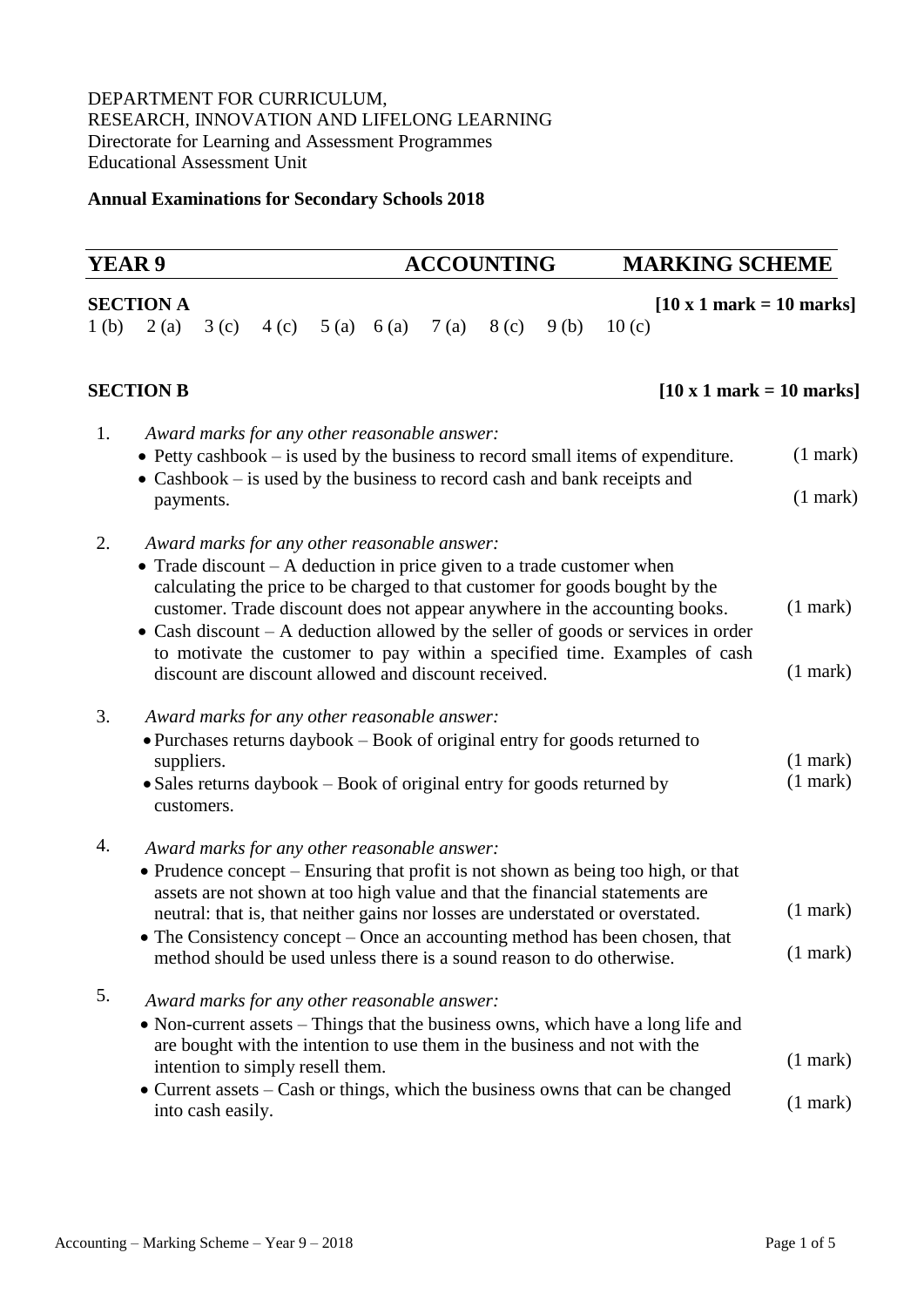| 1.  | If gross profit is $\epsilon$ 45,000 and expenses are $\epsilon$ 15,000, then the <b>net profit</b><br>should be:                                                                                                                                                                                                                                                                     | €30,000  |
|-----|---------------------------------------------------------------------------------------------------------------------------------------------------------------------------------------------------------------------------------------------------------------------------------------------------------------------------------------------------------------------------------------|----------|
| 2.  | The following are balances of a business as at 31/12/2017:<br>Buildings $\epsilon$ 200,000, Inventory $\epsilon$ 35,000, Cash $\epsilon$ 13,000, Machinery<br>€60,000, Trade Receivables €20,000, Loan €30,000<br>Motor vans $\epsilon$ 50,000, Bank $\epsilon$ 57,000 and Equipment $\epsilon$ 15,000, Trade<br>Payables $\epsilon$ 5,000. Find the total of the non-current assets. | €325,000 |
| 3.  | During 2017, a business sold $\epsilon$ 60,000 worth of goods. $\epsilon$ 12,000 were<br>returned to the business by customers. Calculate the net sales of the<br>business.                                                                                                                                                                                                           | €48,000  |
| 4.  | Find the cost of sales for a business which provides you with the<br>following information: Purchases $£100,000$ , Purchases Returns<br>€15,000, Opening Inventory €20,000, Carriage In €12,000,<br>Carriage Out $\epsilon$ 2,300, Closing Inventory $\epsilon$ 25,000.                                                                                                               | €92,000  |
| 5.  | The following balances appeared in the financial statements of Mr. B.<br>Borg: Trade payables €18,000, Bank loan €34,000, Bank overdraft<br>€12,000, Loan from A. Grima $€26,000$ . Find the total of <b>non-current</b><br>liabilities.<br>(Note: Both loans are repayable after more than one year)                                                                                 | €60,000  |
| 6.  | The assets of a business amount to $\epsilon$ 145,000. Its liabilities are $\epsilon$ 60,000.<br>The <b>capital</b> of the business is:                                                                                                                                                                                                                                               | €85,000  |
| 7.  | At the beginning of March 2017, the petty cashier received $600$ as<br>petty cash float. During the month €480 of expenses were paid by the<br>petty cashier. Calculate the amount needed to restore the imprest.                                                                                                                                                                     | €480     |
| 8.  | The net sales of a business is $\text{\e}160,000$ and its cost of sales is<br>$€110,000$ . The business' gross profit is:                                                                                                                                                                                                                                                             | €50,000  |
| 9.  | A business spent $64,000$ on machinery. The amount was used to pay<br>for; $\epsilon$ 3,000 for new machine, $\epsilon$ 400 for old machine repair, $\epsilon$ 500 for the<br>installation of new machine and $\epsilon$ 100 for the delivery of the new<br>machine. Calculate the total amount of <b>capital expenditure</b> that was<br>spent on machinery.                         | €3,600   |
| 10. | A boutique sold $\epsilon$ 1,000 worth of shirts to a customer. This customer<br>was given a trade discount of 10% and had to pay 18% VAT. The<br>invoice total was:                                                                                                                                                                                                                  | €1,062   |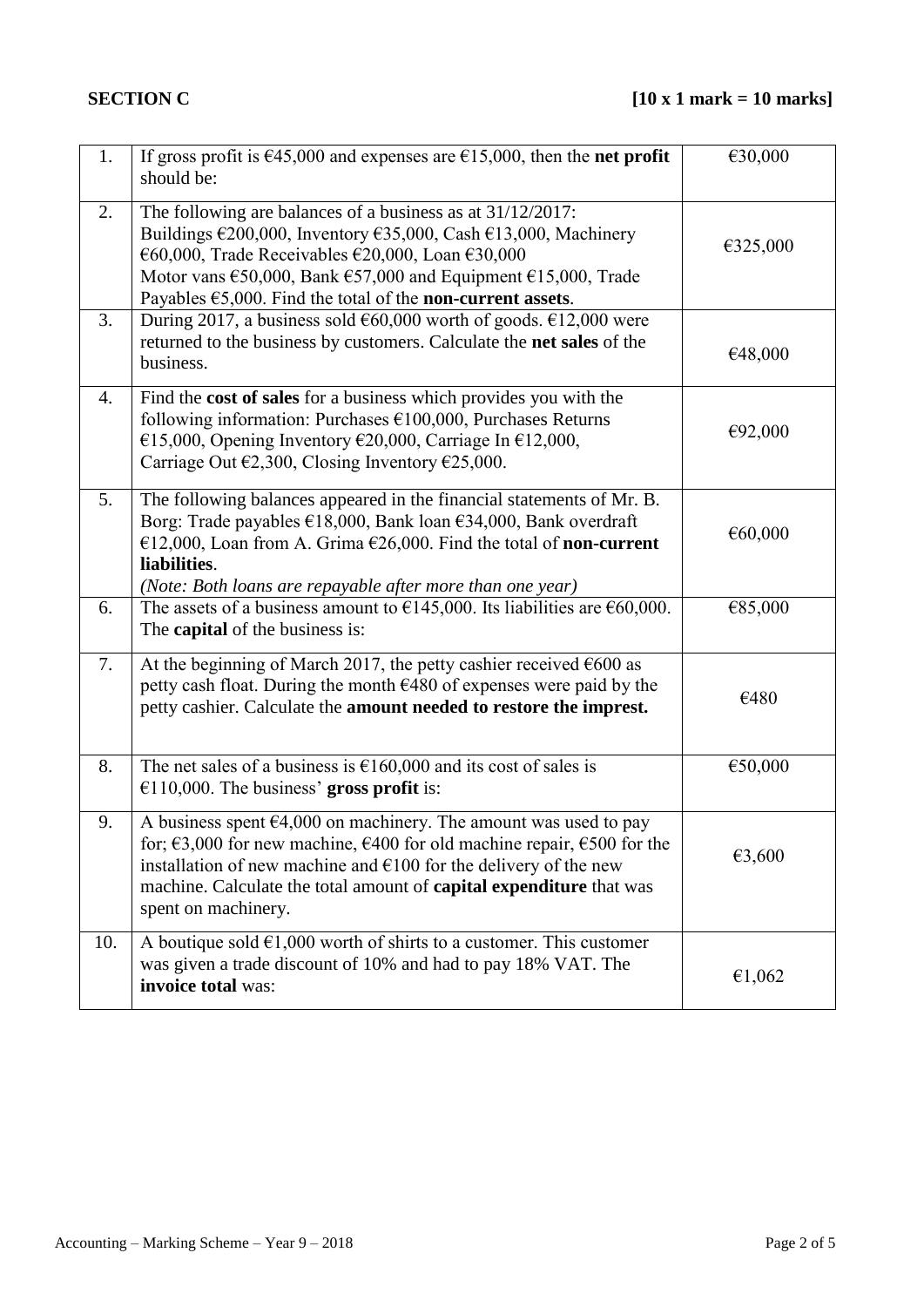## **SECTION D**

|      | <b>Cash Book</b> |              |              |                  |              |       |              |             |      |    |             |   |                  |              |       |              |             |
|------|------------------|--------------|--------------|------------------|--------------|-------|--------------|-------------|------|----|-------------|---|------------------|--------------|-------|--------------|-------------|
|      |                  |              |              | <b>Discounts</b> |              | Cash  |              | <b>Bank</b> |      |    |             |   | <b>Discounts</b> |              | Cash  |              | <b>Bank</b> |
| 2018 |                  |              |              | <b>Allowed</b>   |              |       |              |             | 2018 |    |             |   | <b>Received</b>  |              |       |              |             |
| Apr  |                  | Balance b/d  |              |                  | $\checkmark$ | 840   | $\checkmark$ | 8,620       | Apr  | 9  | V. Meli     | ✔ | 43               |              |       | ✓            | 817         |
| Apr  | 2                | C. Cauchi    | $\checkmark$ | 68               |              |       | ✔            | 782         | Apr  | 9  | L. Cilia    | v | 24               |              |       | ✓            | 456         |
| Apr  | 2                | P. Sammut    | ✓            | 36               |              |       | ✔            | 414         | Apr  | 9  | T. Gauci    | ✔ | 38               |              |       | ✓            | 722         |
| Apr  | 5                | Loan from    |              |                  |              |       | ✓            | 6,000       | Apr  | 11 | Insurance   |   |                  | ✔            | 85    |              |             |
|      |                  | <b>HSBC</b>  |              |                  |              |       |              |             |      |    |             |   |                  |              |       |              |             |
| Apr  | 12               | A. Apap      | $\checkmark$ | 15               |              |       | $\checkmark$ | 360         | Apr  | 17 | Wages       |   |                  |              |       | $\checkmark$ | 3,600       |
| Apr  | 14               | <b>Sales</b> |              |                  | $\checkmark$ | 640   |              |             | Apr  | 19 | Drawings    |   |                  |              |       | ✓            | 640         |
| Apr  | 22               | <b>Bank</b>  |              |                  | $\checkmark$ | 810   |              |             | Apr  | 22 | Cash        |   |                  |              |       | ✓            | 810         |
| Apr  | 24               | Tax refund   |              |                  |              |       | $\checkmark$ | 350         | Apr  |    | 28 S. Tonna | ✓ | 20               |              |       | $\checkmark$ | 560         |
|      |                  |              |              |                  |              |       |              |             | Apr  | 30 | Printer     |   |                  | $\checkmark$ | 450   |              |             |
|      |                  |              |              |                  |              |       |              |             | Apr  | 30 | Balance c/d |   |                  | ✓            | 1,755 | ✓            | 8,921       |
|      |                  |              | ✔            | 119              | v            | 2,290 | ✓            | 16,526      |      |    |             |   | 125              |              | 2,290 |              | 16,526      |

|          |                                              |     | <b>General Ledger</b>             |                                        |     |
|----------|----------------------------------------------|-----|-----------------------------------|----------------------------------------|-----|
|          |                                              |     | <b>Discounts Allowed Account</b>  |                                        |     |
| 2018     |                                              | €   | 2018                              |                                        |     |
| Apr $30$ | Cash book (Total for the month) $\checkmark$ | 119 |                                   |                                        |     |
|          |                                              |     | <b>Discounts Received Account</b> |                                        |     |
| 2018     |                                              | €   | 2018                              |                                        |     |
|          |                                              |     |                                   | Apr 30 Cash book (total for the month) | 125 |

**<sup>(33</sup> marks – 1 mark for every correct ticked item)**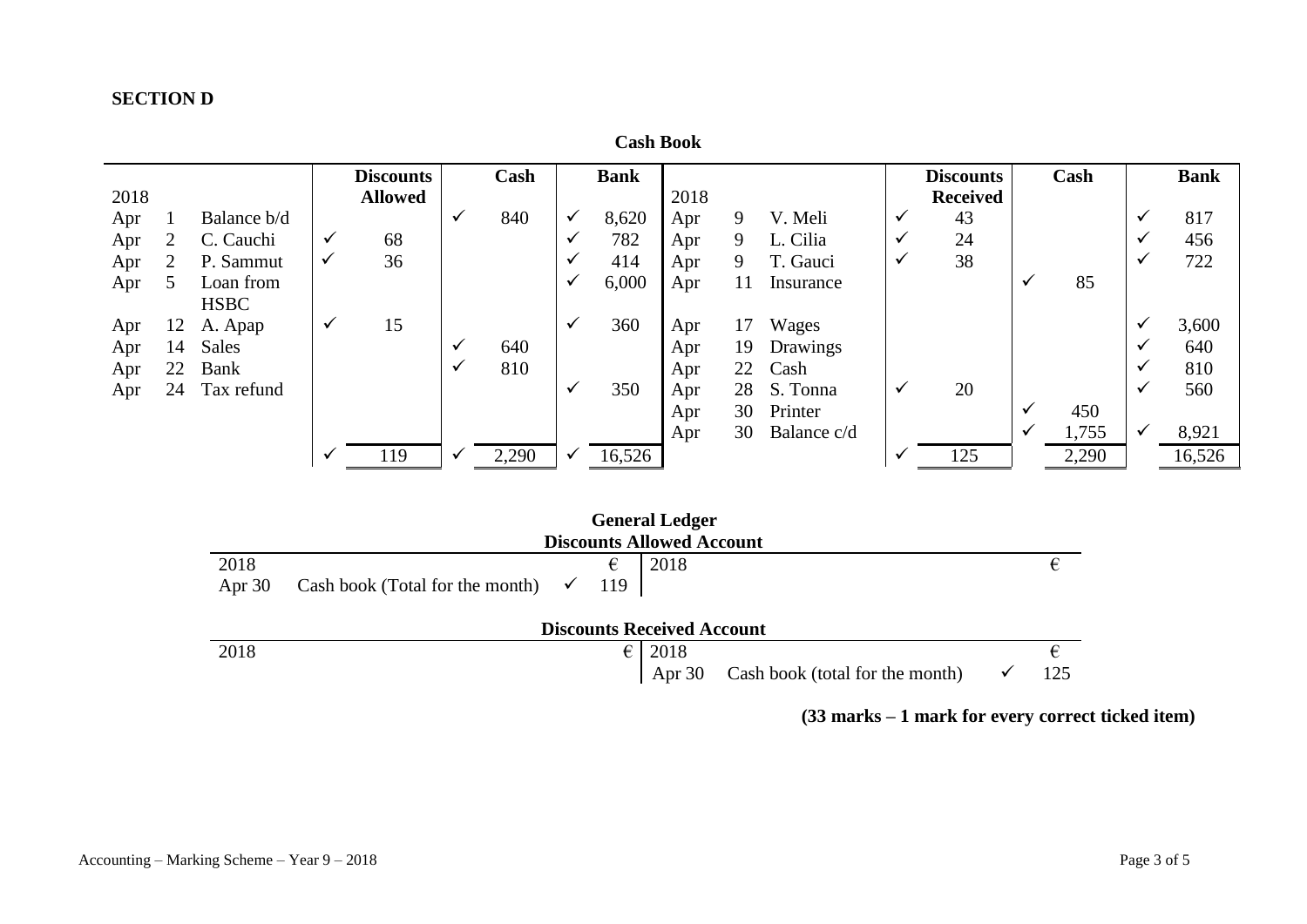b. *Award marks for any other reasonable answer:*

 A bank overdraft occurs when money is withdrawn from a bank account and the available balance goes below zero. In this situation the account is said to be "overdrawn". (1 mark) c. On the credit side. (1 mark)

|                                      | for the year ended 50 september 2017 |           |           |
|--------------------------------------|--------------------------------------|-----------|-----------|
|                                      |                                      | €         | €         |
| <b>Sales</b>                         |                                      |           | 130,900   |
| Returns inwards (Sales returns)      |                                      |           | (550)     |
|                                      |                                      |           | 130,350   |
| Less Cost of Sales:                  |                                      |           |           |
| Opening inventory                    |                                      | 23,910    |           |
| Purchases                            |                                      | 92,100    |           |
|                                      |                                      | 116,010   |           |
| Carriage inwards                     |                                      | 215       |           |
|                                      |                                      | 116,225   |           |
| Returns outwards (Purchases returns) |                                      | (307)     |           |
|                                      |                                      | 115,918   |           |
| Closing inventory                    |                                      | (27, 475) | (88, 443) |
| <b>Gross Profit</b>                  |                                      |           | 41,907    |
| Discount received                    |                                      |           | 152       |
|                                      |                                      |           | 42,059    |
| Less Expenses:                       |                                      |           |           |
| Carriage outwards                    |                                      | 309       |           |
| Motor expenses                       |                                      | 1,630     |           |
| Maintenance                          |                                      | 500       |           |
| Rent                                 |                                      | 2,970     |           |
| Telephone charges                    |                                      | 405       |           |
| Wages and salaries                   |                                      | 12,310    |           |
| Discount allowed                     |                                      | 250       |           |
| <b>Bank loan interest</b>            |                                      | 500       | (18, 874) |
| Net Profit                           |                                      |           | 23,185    |

**2.**  a. **Statement of Profit or Loss of Laura Pace for the year ended 30 September 2017**